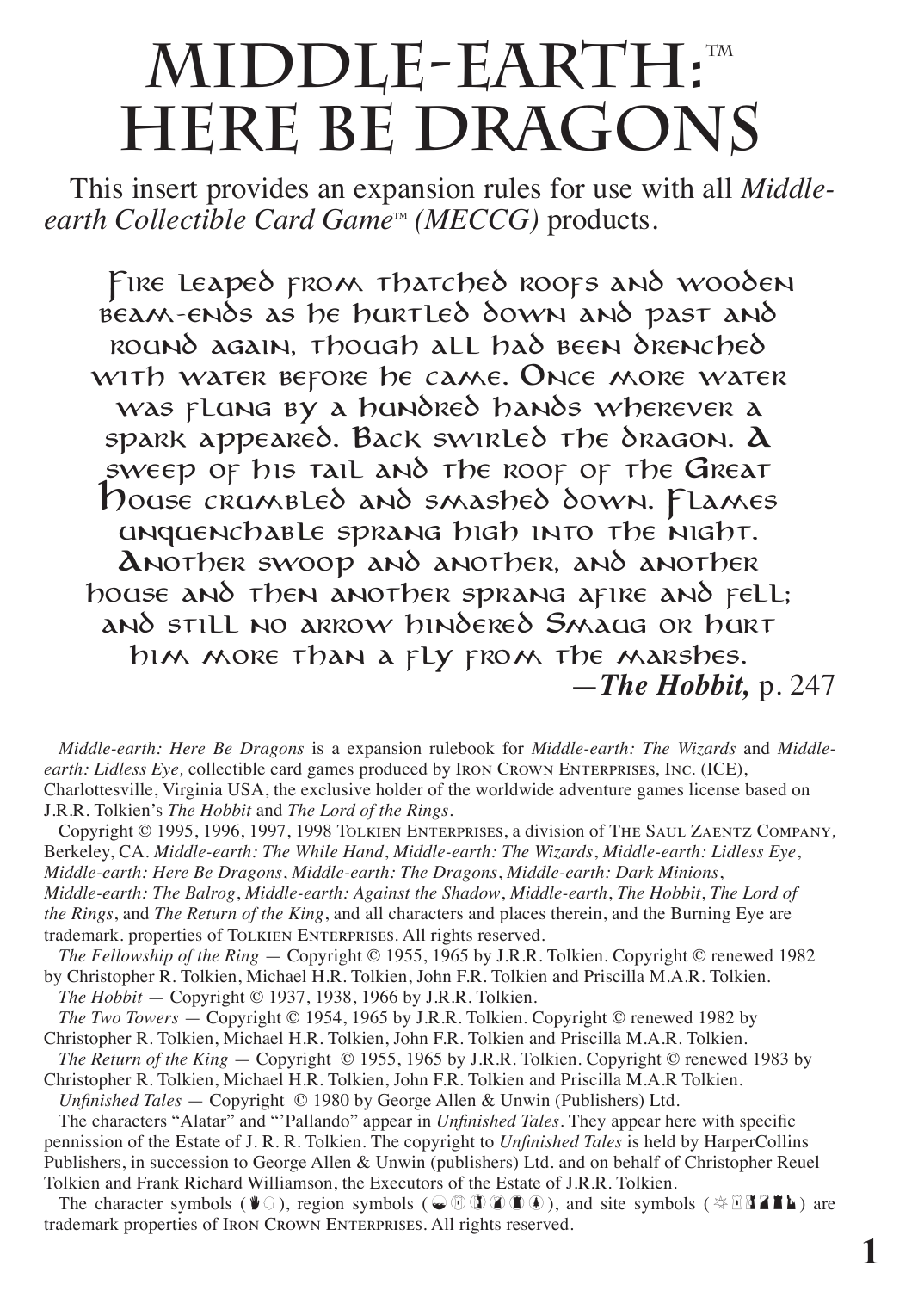## **INTRODUCTION**

For countless generations, Dragons have served as a focus for the terror and anger of the populations of Rhovanion and other parts of Middle-earth. Creatures of legend sprung from the very ground of the Withered Heath, they wing their way south into the lands of Men, Dwarves, and Elves, laying waste to whole regions, and gathering treasures untold their lairs.

*Here Be Dragons* is a comprehensive scenario for two or more players, any or all of whom may choose to be Dragon players. Those players who do not choose to be Dragons may be Wizards, Ringwraiths, or Fallen-wizards (or Sauron), as their desires dictate. Each Dragon player must choose a different Dragon to play—this should be decided before the players construct their decks.

**Note:** Players playing Wizard, Ringwraith, or Fallen-wizard decks should follow their own standard rules when dealing with their companies, victory conditions, and so on. The information below deals with specifics for the Dragon player.

## **A DRAGON PLAYER'S OBJECTIVES**

You are the most magnificent creature to walk Middle-earth, or so you believe. None can withstand the power of your breath, claw or tooth. Whole villages tremble when your winged shadow passes over them. No mere Man or Dwarf or Elf dare oppose you. You are a Dragon.

As a Dragon player, your desires are simple: to garner an infinitude of treasure to build your hoard, to feast well on the tastiest flesh, and to protect yourself from the encroachment of others into your domain—whether Man, Dwarf or Dragon. So collect as many treasures as you can, feast on the beasts of the wild (or on unwary travelers), and destroy every town and village you encounter. The stronger and more powerful you become, the less likely that you will be disturbed when you settle in on your bed of riches for a long, deep sleep.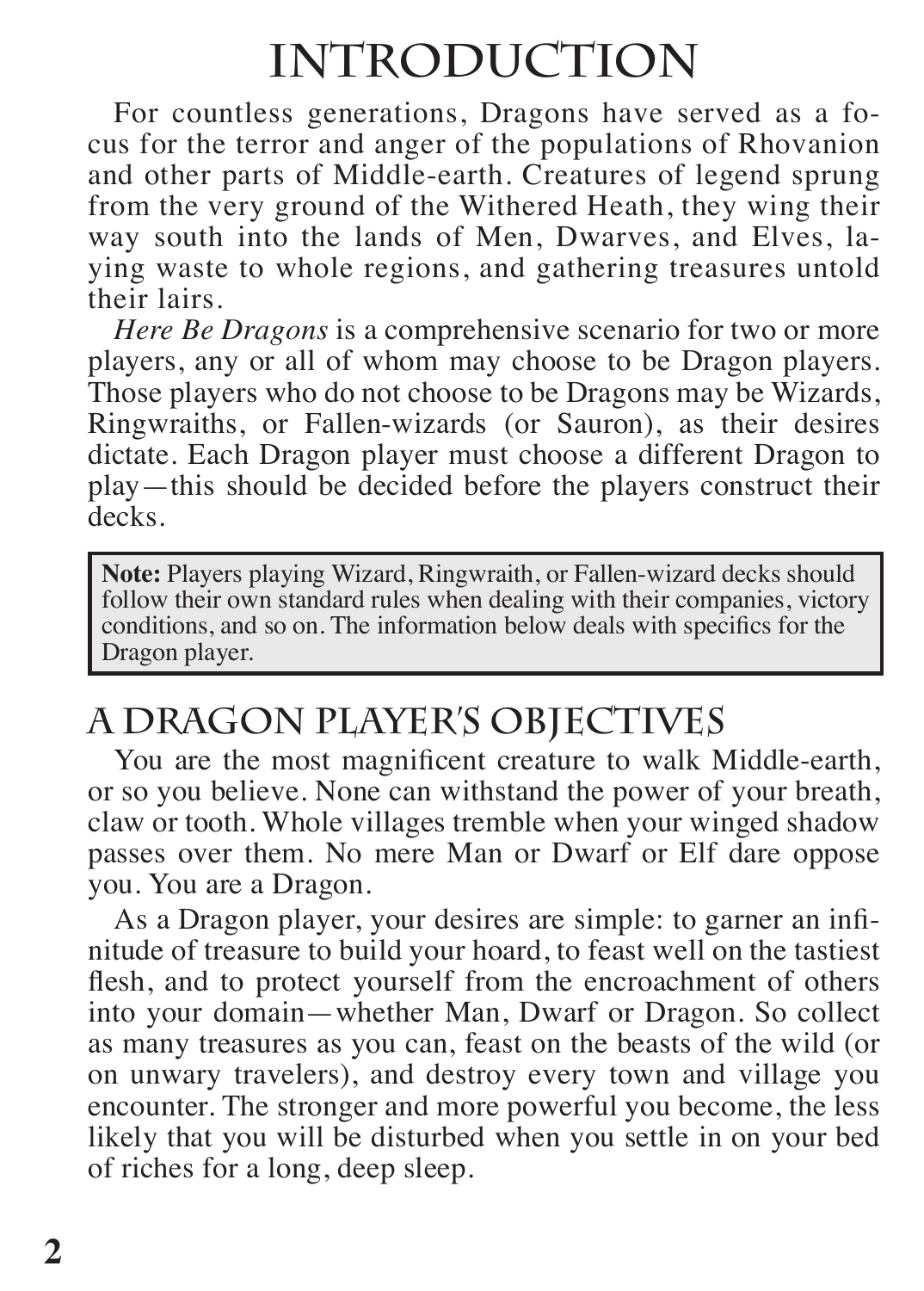# **A DRAGON PLAYER**

A Dragon player acts as a Ringwraith player. Any card and rules text applying to a Ringwraith also applies to a *Dragon character* (e.g., if a card refers to a Ringwraith, it now applies to "a Ringwraith or a Dragon character").

However, instead of using the special rules listed on page 59 of the MELE rules (or wherever else these rules may appear), a Dragon player uses the following special rules:

- A Dragon character has zero direct influence.
- A Dragon character has the warrior skill.
- See later sections for more on your Dragons movement and combat capabilities.
- A Dragon character may carry up to two items (including rings) but may not be used them (i.e., an item has no effect on a Dragon character's company or on his attributes and abilities).
- A Dragon character never makes corruption checks and corruption cards may not be played on a Dragon character.
- A Dragon character may not have allies or other characters in his company (unless at his Darkhaven).
- Your Dragon's company is overt.

**Note:** Rules and cards for Dragon players in tournament play will be introduced in *Middle-earth: The Dwarf-lords*.™

## **1 · THE VICTORY CONDITIONS**

As a Dragon player, you may win if your opponent is eliminated **or** if you have the most marshalling points at the Diet of Wyrms (i.e., for you this is equivalent to the Audience with Sauron). Though you are considered to be a minion player, you need not play *Sudden Call* to call the Diet of Wyrms—you call it as a Wizard player calls the Free Council.

However, at least half of your MPs must come from hoarded (stored) items, creature kills, and destroyed sites—whether calling the Diet of Wyrms or tallying your final MP total.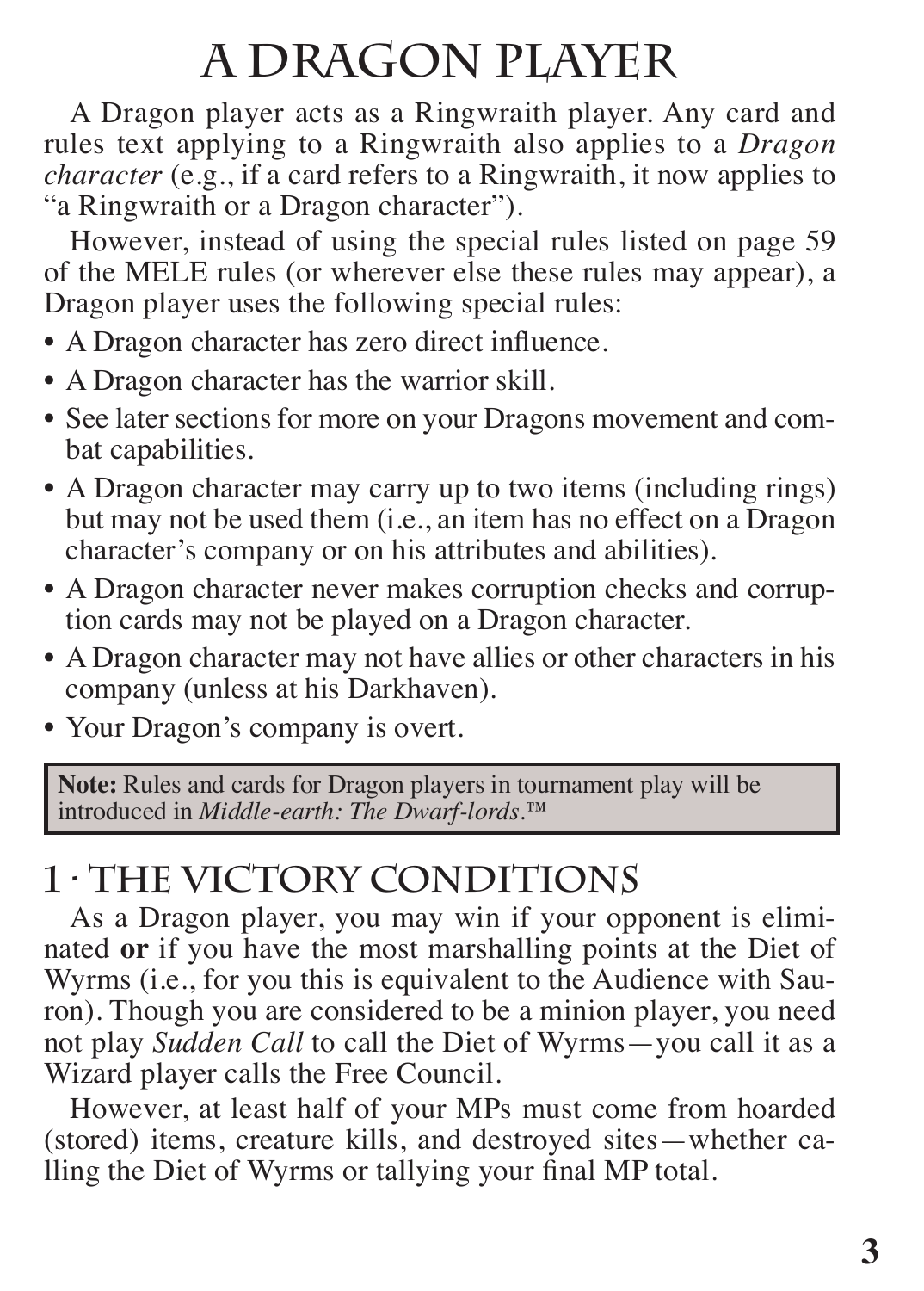## **2 · GETTING READY TO PLAY**

A Dragon player prepares for play just as a Ringwraith player does, with the following exceptions:

#### **YOUR LOCATION DECK AND SITES**

Your location deck may include one copy of each of the minion site cards with the following exceptions:

• Instead of the normal minion site cards, use hero site cards for:

» Moria, Carn Dûm, Dol Guldur, and Minas Morgul

- » All Dark-holds (Barad-dûr, Cirith Ungol, and Cirith Gorgor)
- You may include multiple copies of the site at which your Dragon character's card may normally be played as a hazard (i.e., your Dragon's Lair). This site is a Darkhaven for your companies with the following additional effects:
	- » It has no automatic-attack for your companies.
	- » Nothing is playable there by them that would normally tap the site.
	- » If one of your companies is at this site, all attacks against it are cancelled.

#### **YOUR STARTING COMPANY, PLAY DECK, AND SIDEBOARD**

Your starting company and play deck (and your sideboard) may be constructed like any other Ringwraith's—with the following exceptions:

- Instead of three Ringwraith cards, you may include up to three copies of one unique Dragon creature. This is you or "your" Dragon, and the uniqueness rules apply as though these were Ringwraith cards.
- Only minion characters with a mind less than 6 can be included.
- A Dragon player may not include any of the following cards: *Above the Abyss Bade to Rule Black Horse Black Rider By the Ringwraith's Word Creature of an Older World Fell Rider Helm of Fear*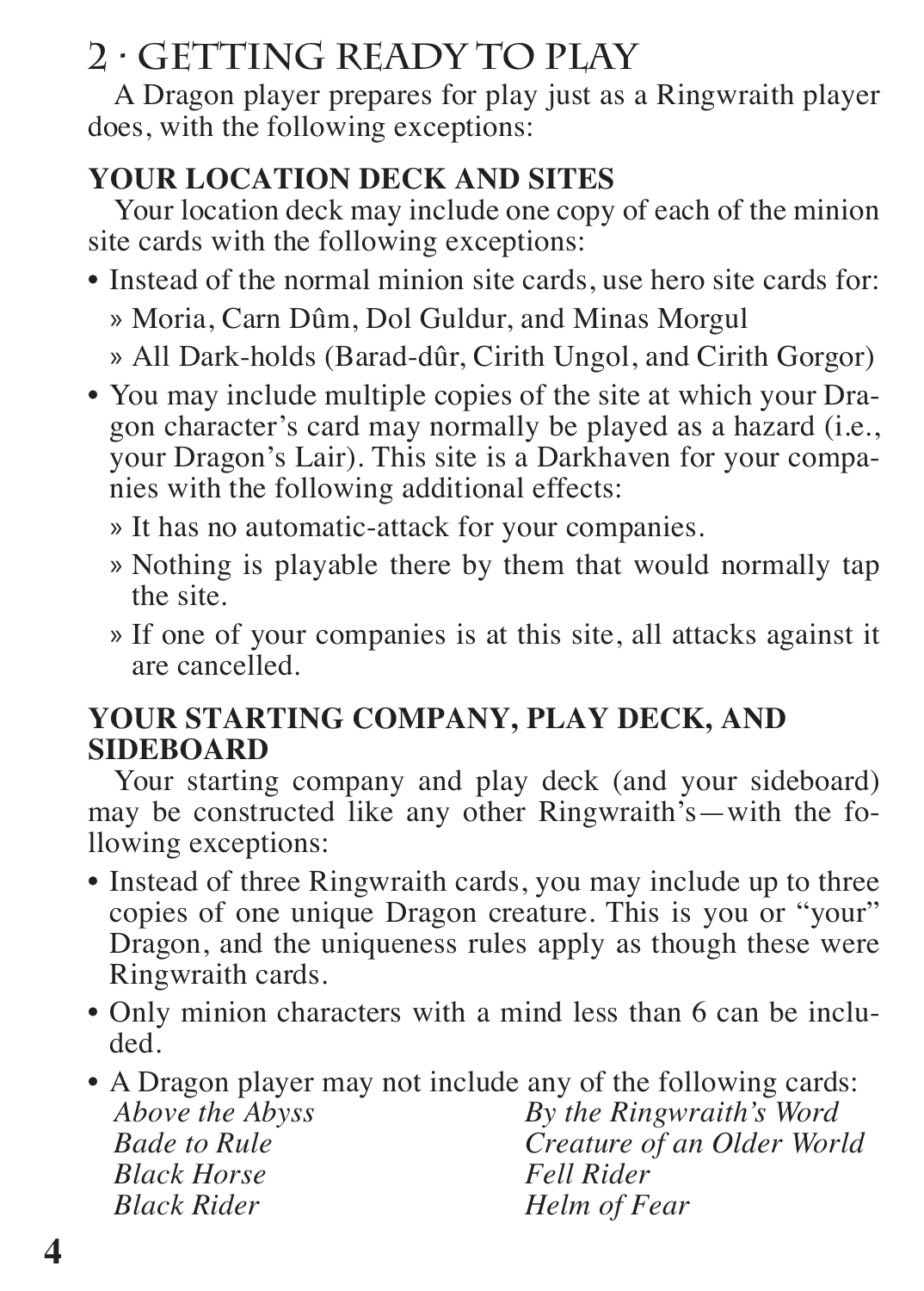*Heralded Lord Morgul-blade News of the Shire Open to the Summons Orders from Lugbúrz Padding Feet* Ringwraith cards *Sauron The Black Council The Ring Leaves its Mark The Fiery Blade The Lidless Eye They Ride Together Use Your Legs Kill All But NOT the Halflings While the Yellow Face Sleeps* Others manifestations of your Dragon character

### **YOUR STARTING SITE**

Your starting company must begin play at your Darkhaven (i.e., your Dragon's Lair).

## **3 · MOVEMENT**

For a Dragon player, the following special rules apply to movement:

- Your companies can never use starter movement.
- When one of your companies moves to a site, you and your opponent draw cards based upon the site being moved to. This applies even if moving to your Darkhaven.
- Your Dragon is not burdened with a Ringwraith's movement restrictions. (e.g., he may move to non-Darkhaven sites without having a special resource card).
- Your Dragon may not move using Free-domains and Border-lands.
	- » If *Doors of Night* **and**/**or** *Dragon's Desolation* is in play during your organization phase, your Dragon may move using Border-lands.
	- » If *Doors of Night* **and** *Dragon's Desolation* are in play during your organization phase, your Dragon may move that turn using Free-domains.
- Your Dragon may always move using Free-domains and/or Border-lands in order to move away from a site he reached using the same Free-domains and/or Border-lands.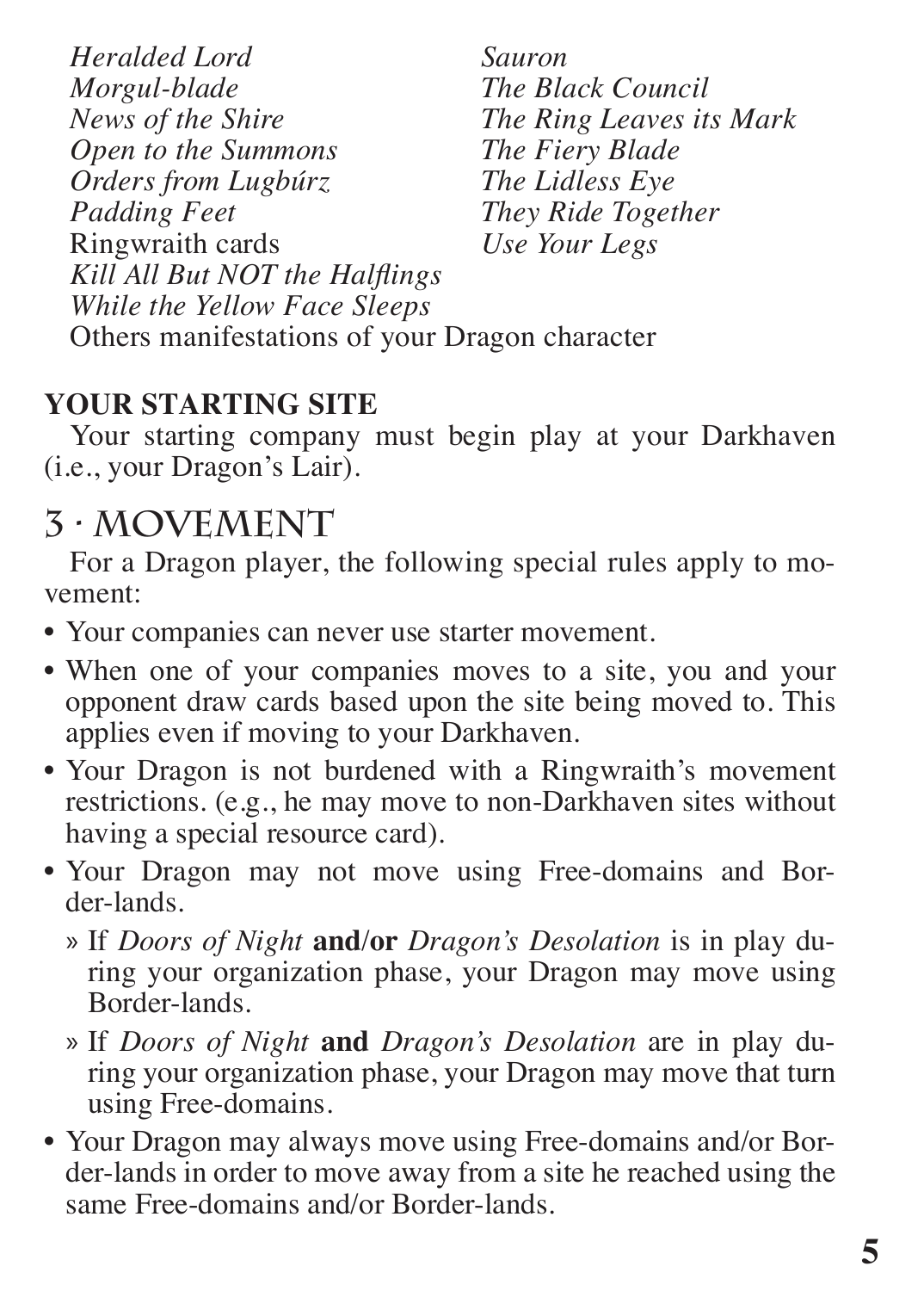- If your Dragon is Bairanax, Daelomin, Scorba, or Smaug, he may move up to 5 regions instead of only 4. However, any rolls that he makes to move between adjacent under-deeps sites is modified by -3.
- If your Dragon is Agburanar, Itangast, Leucaruth, or Scatha, any rolls that he makes to move between adjacent under-deeps sites is modified by  $+3$ .
- If your Dragon is Earcaraxë, he may move up to 5 regions instead of only 4 if at least two of those regions are Coastal Sea.

## **4 · MARSHALLING POINTS**

As a Dragon player, you receive marshalling points (MPs) as a Ringwraith, except for the following:

**Items**— Items may only be stored at your Darkhaven. Items which are not stored are only worth half (round down) of their printed MPs.

**Creature Kills**— Dragon players receive kill MPs for defeating any hazard creature, regardless of whether or not the creature has an "\*" next to its MPs.

**Destroying sites**— Dragon players receive extra marshalling points for destroying Free-holds and Border-holds. Dragon players receive an additional marshalling point for *Burning Rick, Cot, and Tree* and *Smoke on the Wind*.

### **5 · COMBAT**

Your Dragon's prowess is equal to the power printed on the card minus  $\frac{3}{7}$  (you will roll 2d6 and add the result to the Dragon's prowess during combat). Your Dragon's Body is as printed on the card.

Your Dragon receives a number of strikes as printed on his card, which are usable in the following manner:

• In company vs. company combat, each of your Dragon's strikes is assumed to be a separate character. If any of your Dragon's strikes is "wounded", your Dragon is wounded. All of your Dragon's strikes must be defeated for your Dragon to be defeated.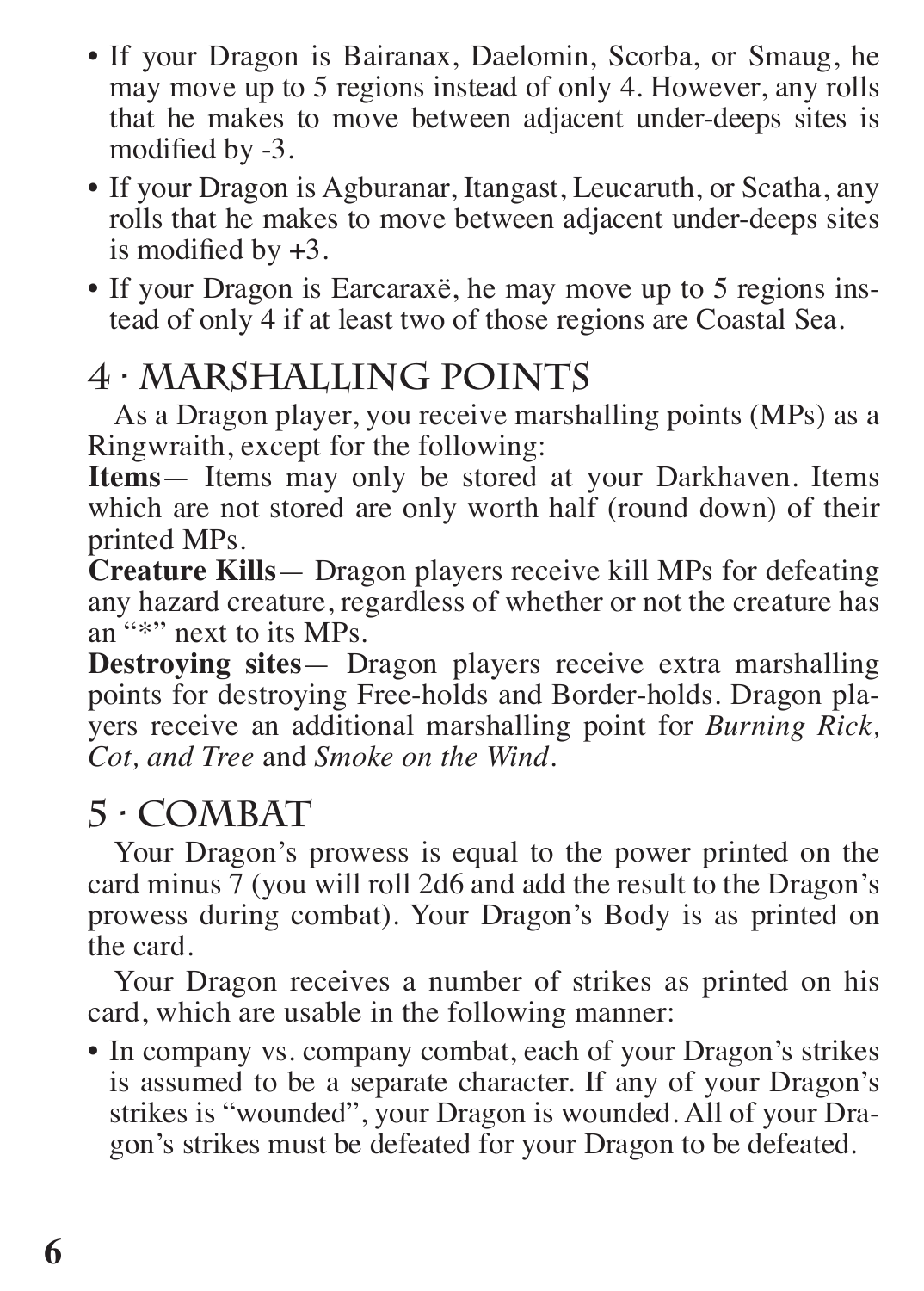• Otherwise, since your Dragon is the only character in his company, an attack against him is resolved as a single strike (excess strikes for the attack increase the strike prowess). Each of the strikes that your Dragon's has in excess of one gives your Dra $gon +1$  prowess and  $+1$  body.

## **6 · DRAGON RESOURCES**

- A Dragon player may use the following hazard cards as resources, playable on his Dragon:
	- » *Dragon's Desolation*
	- » *Passion of Wrath*
	- » *Prowess of Age*
	- » *Prowess of Might*
- When *Dragon's Desolation* is played, it gives +2 prowess to your Dragon for the rest of the turn. Alternatively, if it is played during your organization phase, your Dragon may move that turn using Border-land—if *Doors of Night* is in play, he may also move using Free-domains.
- The following enhancers may be played as resources on your Dragon engaging in company vs. company combat in addition to *Dragon's Desolation*, *Passion of Wrath*, *Prowess of Age*, and *Prowess of Might*:
	- » *Deftness of Agility*
	- » *Dragon's Blood*
	- » *Dragon's Breath*
	- » *Dragon's Terror*
	- » *Half an Eye Open*
	- » *Subtlety of Guile*
	- » *Velocity of Haste*
- A Dragon player may also use the above cards as normal hazards (the player chooses which function the card will have when it is played).